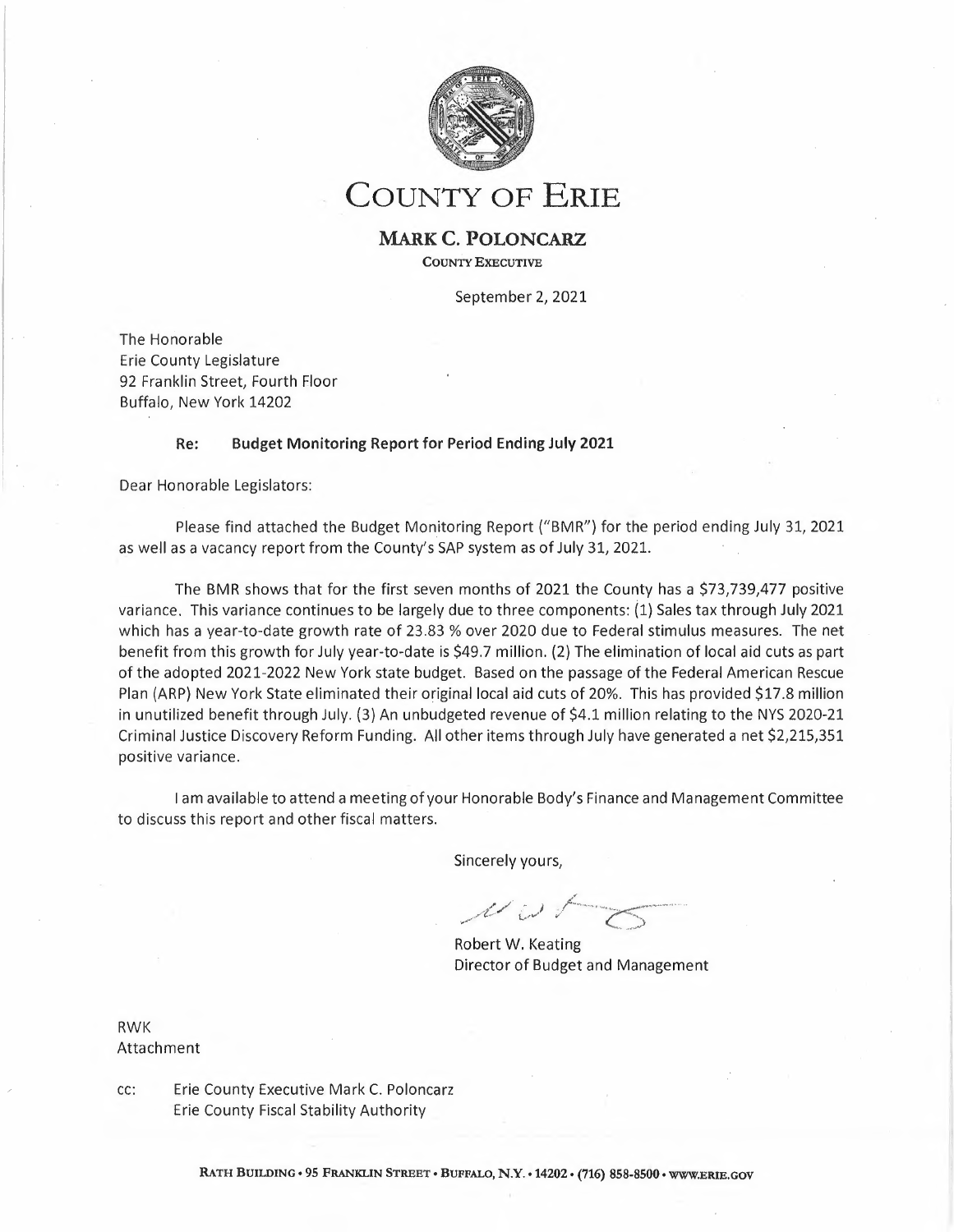| <b>Account Type</b>                           | <b>Annual Budget</b> | <b>Period Budget</b><br>January-July | <b>Actuals</b><br>January-July | Period<br>Available<br><b>Budget</b> | % of Period<br><b>Budget</b><br>Consumed | Annual<br>Available<br><b>Budget</b> | % of Annual<br><b>Budget</b><br>Consumed |
|-----------------------------------------------|----------------------|--------------------------------------|--------------------------------|--------------------------------------|------------------------------------------|--------------------------------------|------------------------------------------|
| Revenue                                       |                      |                                      |                                |                                      |                                          |                                      |                                          |
| $\star\star$<br><b>Property Tax</b>           | 286,178,342-         | 286,178,342-                         | 286,178,342-                   | 0                                    | 100%                                     | 0                                    | 100%                                     |
| $**$<br><b>Property Tax Related</b>           | 14,303,669-          | 6,213,340-                           | 5,859,581-                     | 353,759-                             | 94%                                      | 8,444,088-                           | 41%                                      |
| **<br><b>Sales Tax</b>                        | 457,552,159-         | 256,133,782-                         | 308,096,652-                   | 51,962,870                           | 120%                                     | 149,455,507-                         | 67%                                      |
| $**$<br>Sales Tax to Local Govt.              | 316,149,457-         | 176,975,915-                         | 212,871,369-                   | 35,895,454                           | 120%                                     | 103,278,088-                         | 67%                                      |
| **<br><b>Other Sources</b>                    | 42,165,322-          | 25,897,059-                          | 25,327,754-                    | 569,306-                             | 98%                                      | 16,837,568-                          | 60%                                      |
| **<br><b>Fees, Fines or Charges</b>           | 32,724,656-          | 22,489,654-                          | 23,288,626-                    | 798,972                              | 104%                                     | 9,436,030-                           | 71%                                      |
| $**$<br><b>Appropriated Fund Balance</b>      | 10,000,000-          |                                      |                                |                                      | 0%                                       | 10,000,000-                          | 0%                                       |
| $***$<br><b>Local Source Revenue</b>          | 1,159,073,605-       | 773,888,092-                         | 861,622,323-                   | 87,734,231                           | 111%                                     | 297,451,281-                         | 74%                                      |
| $***$<br><b>Federal Revenue</b>               | 170,294,549-         | 98,802,300-                          | 80,096,662-                    | 18,705,639-                          | 81%                                      | 90,197,888-                          | 47%                                      |
| $***$<br><b>State Revenue</b>                 | 189,515,190          | 111,894,065-                         | 123,624,413-                   | 11,730,348                           | 110%                                     | 65,890,777-                          | 65%                                      |
| $***$<br><b>Interfund Revenue</b>             | 52,238,355-          | 49,194,090-                          | 49,193,102-                    | 988-                                 | 100%                                     | 3,045,253-                           | 94%                                      |
| ****<br><b>County Revenue</b>                 | 1,571,121,699        | 1,033,778,547-                       | 1,114,536,499-                 | 80,757,952                           | 108%                                     | 456,585,199-                         | 71%                                      |
| Expense                                       |                      |                                      |                                |                                      |                                          |                                      |                                          |
| $\star\star$<br><b>Salaries</b>               | 226,653,512          | 120,295,177                          | 114,629,781                    | 5,665,397                            | 95%                                      | 112,023,731                          | 51%                                      |
| $**$<br><b>Non-Salaries</b>                   | 23,863,124           | 14,299,054                           | 14,676,514                     | 377,460-                             | 103%                                     | 9,186,610                            | 62%                                      |
| $\star\star$<br><b>Countywide Adjustments</b> | 4,362,459            | 959,461-                             |                                | 959,461-                             | 0%                                       | 4,362,459                            | 0%                                       |
| $***$<br><b>Personnel Related Expense</b>     | 254,879,095          | 133,634,770                          | 129,306,295                    | 4,328,475                            | 97%                                      | 125,572,800                          | 51%                                      |
| $***$<br><b>Fringe Benefit Total</b>          | 129,518,864          | 70,515,876                           | 66,458,255                     | 4,057,620                            | 94%                                      | 63,060,609                           | 51%                                      |
| $**$<br><b>Supplies and Repairs</b>           | 11,333,868           | 5,181,311                            | 3,481,390                      | 1,699,921                            | 67%                                      | 7,852,478                            | 31%                                      |
| $**$<br>Other                                 | 31,530,811           | 14,766,489                           | 13,349,811                     | 1,416,678                            | 90%                                      | 18,181,000                           | 42%                                      |
| $\star\star$<br>Contractual                   | 524,790,554          | 302,489,834                          | 338,383,323                    | 35,893,489-                          | 112%                                     | 186,407,231                          | 64%                                      |
| $**$<br>Equipment                             | 4,162,471            | 1,376,773                            | 1,110,263                      | 266,510                              | 81%                                      | 3,052,208                            | 27%                                      |
| $**$<br><b>Allocations</b>                    | 117,453,154          | 34,353,039                           | 34,377,378                     | 24,340-                              | 100%                                     | 83,075,776                           | 29%                                      |
| **<br><b>Program Specific</b>                 | 455,489,987          | 232,361,227                          | 215,251,099                    | 17,110,129                           | 93%                                      | 240,238,888                          | 47%                                      |
| $**$<br><b>Debt Services</b>                  | 52,058,461           | 32,067,590                           | 32,047,569                     | 20,020                               | 100%                                     | 20,010,892                           | 62%                                      |
| ***<br><b>All Other Operating Expense</b>     | 1,196,819,307        | 622,596,264                          | 638,000,834                    | 15,404,571-                          | 102%                                     | 558,818,473                          | 53%                                      |
| ****<br><b>County Expense</b>                 | 1,581,217,266        | 826,746,909                          | 833,765,385                    | 7,018,475-                           | 101%                                     | 747,451,882                          | 53%                                      |
| ***** Net                                     |                      |                                      |                                |                                      |                                          |                                      |                                          |
|                                               | 10,095,567           | 207,031,638-                         | 280,771,115-                   | 73,739,477                           |                                          | 290,866,682                          |                                          |

## **January-July 2021 Budget Monitoring Report (BMR)**

## **Note on the BMR:**

The BMR helps the Budget Office identify, understand and resolve financial issues that may emerge during the year. The positive period variance indicated should not be interpreted as a<br>projection of a year-end positive bal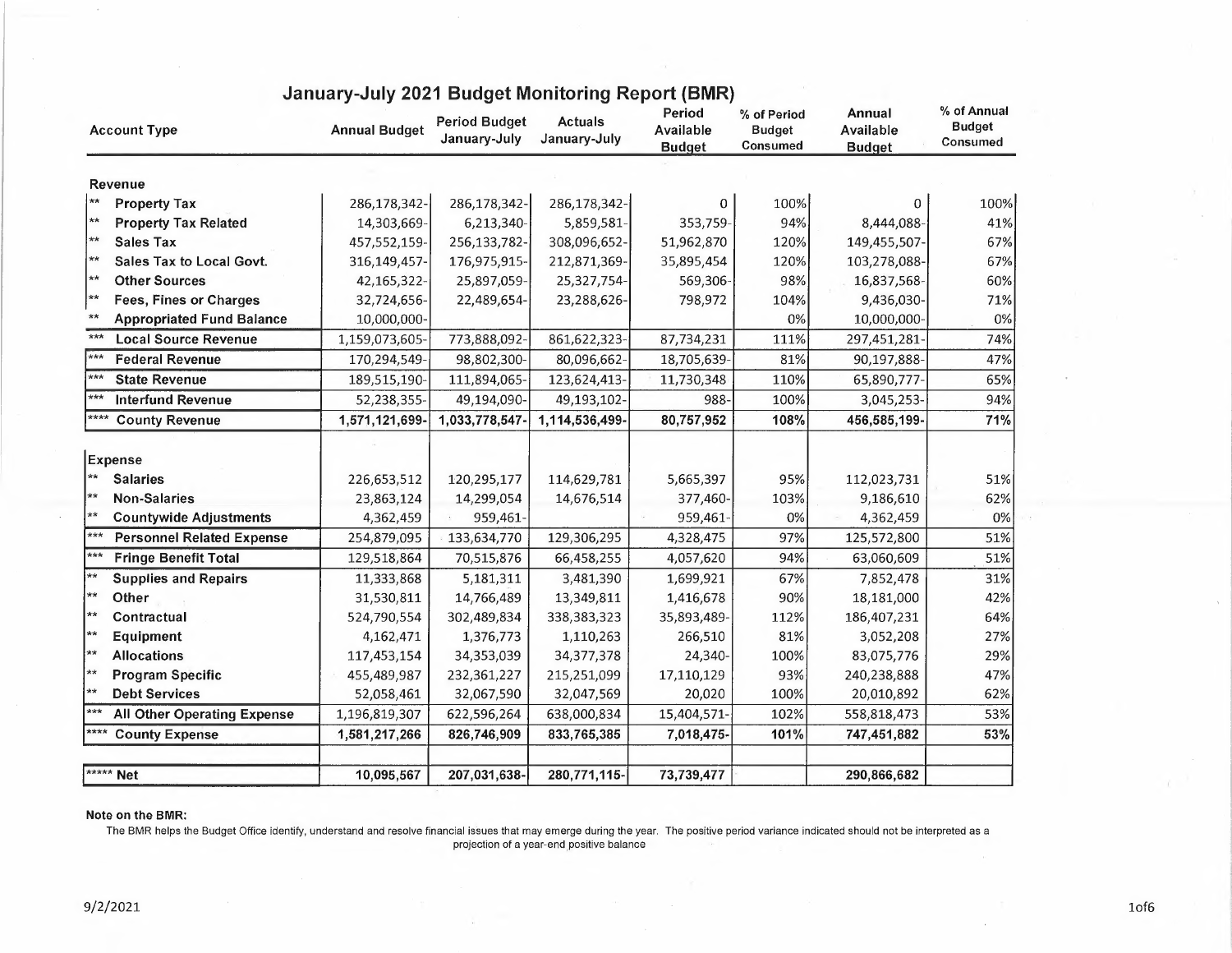|                                                                        |                                    |                                    | January-July 2021 Budget Monitoring Report |                               |                                          |                               |                                   |                                                                                                                                                                                           |
|------------------------------------------------------------------------|------------------------------------|------------------------------------|--------------------------------------------|-------------------------------|------------------------------------------|-------------------------------|-----------------------------------|-------------------------------------------------------------------------------------------------------------------------------------------------------------------------------------------|
| <b>Account Type</b>                                                    | <b>Annual Budget</b>               | Period Budget<br>January-July      | Actuals<br>January-July                    | Period<br>Available<br>Budget | % of Period<br><b>Budget</b><br>Consumed | Annual<br>Available<br>Budget | % of Annual<br>Budget<br>Consumed | Comments/Key Items                                                                                                                                                                        |
|                                                                        |                                    |                                    |                                            |                               |                                          |                               |                                   |                                                                                                                                                                                           |
| Revenue                                                                |                                    |                                    |                                            |                               |                                          |                               |                                   |                                                                                                                                                                                           |
| 400000 Real Property Taxes<br>$\qquad \qquad \ast\ast$<br>Property Tax | (286, 178, 342)<br>(286, 178, 342) | (286, 178, 342)<br>(286, 178, 342) | (286, 178, 342)<br>(286, 178, 342)         | 0<br>0                        | 100.00%                                  | 0<br>0                        | 100.00%<br>100.00%                |                                                                                                                                                                                           |
| 400010 Exemption Removal                                               | (876, 148)                         |                                    |                                            | 201,194                       | 100.00%<br>122.96%                       | 201,194                       | 122.96%                           |                                                                                                                                                                                           |
| 400030 Gn/Sale-Tax Acq Prop                                            | (7,000)                            | (876, 148)<br>(2, 333)             | (1,077,342)<br>0                           | (2, 333)                      | 0.00%                                    | (7,000)                       | 0.00%                             |                                                                                                                                                                                           |
| 400040 Other Pay/Lieu-Tax                                              | (5, 140, 000)                      | (5,048,333)                        | (4,481,100)                                | (567, 233)                    | 88.76%                                   | (658,900)                     | 87.18%                            |                                                                                                                                                                                           |
| 400050 Int&Pen on R P Taxes                                            | (12, 733, 993)                     | (374, 594)                         | (374, 594)                                 | 0                             | 100.00%                                  | (12, 359, 399)                | 2.94%                             |                                                                                                                                                                                           |
| 400060 Omitted Taxes                                                   | (1,780)                            | (1,780)                            | (16, 394)                                  | 14,614                        | 920.99%                                  | 14,614                        | 920.99%                           |                                                                                                                                                                                           |
| 466060 Prop Tax Rev Adjust                                             | 4,455,252                          | 89,849                             | 89,849                                     | 0                             | 100.00%                                  | 4,365,403                     | 2.02%                             |                                                                                                                                                                                           |
| <b>Property Tax Related</b>                                            | (14, 303, 669)                     | (6, 213, 340)                      | (5,859,581)                                | (353, 759)                    | 94.31%                                   | (8,444,088)                   | 40.97%                            |                                                                                                                                                                                           |
| 402000 Sales Tax EC Purp                                               | (172, 531, 111)                    | (96,580,585)                       | (116, 170, 306)                            | 19,589,721                    | 120.28%                                  | (56, 360, 805)                | 67.33%                            | Sales Tax<br>County Share of Sales Tax is showing a                                                                                                                                       |
| 402100 1% Sales Tax-EC Purp                                            | (162, 893, 514)                    | (91, 185, 010)                     | (109, 680, 893)                            | 18,495,883                    | 120.28%                                  | (53, 212, 621)                | 67.33%                            | positive variance of \$ 52.0 million at the end<br>of July When netting out the increased cost<br>from sales tax-related payments to the NFTA<br>the County benefit is reduced to \$49.7  |
| 402120 .25% Sales Tax                                                  | (40, 709, 178)                     | (22,789,395)                       | (27, 415, 151)                             | 4,625,756                     | 120.30%                                  | (13, 294, 027)                | 67.34%                            | million, July 2021 YTD sales tax growth is<br>23.83 % over 2020. The Div. of Budget will<br>continue to closely monitor sales tax in order<br>to ascertain the overall impact on the 2021 |
| 402130 .5% Sales Tax                                                   | (81, 418, 356)                     | (45, 578, 792)                     | (54, 830, 302)                             | 9,251,510                     | 120.30%                                  | (26,588,054)                  | 67.34%                            | budget.                                                                                                                                                                                   |
| **<br>Sales Tax                                                        | (457, 552, 159)                    | (256, 133, 782)                    | (308,096,652)                              | 51,962,870                    | 120.29%                                  | (149, 455, 507)               | 67.34%                            |                                                                                                                                                                                           |
| 402140 Sales Tax to Loc Gov                                            | (316, 149, 457)                    | (176, 975, 915)                    | (212,871,369)                              | 35,895,454                    | 120.28%                                  | (103,278,088)                 | 67.33%                            |                                                                                                                                                                                           |
| Sales Tax to Local Govt.                                               | (316, 149, 457)                    | (176, 975, 915)                    | (212, 871, 369)                            | 35,895,454                    | 120.28%                                  | (103, 278, 088)               | 67.33%                            |                                                                                                                                                                                           |
| 402300 Hotel Occupancy Tax                                             | (9,562,689)                        | (4,328,235)                        | (2,742,002)                                | (1,586,233)                   | 63.35%                                   | (6,820,687)                   | 28.67%                            |                                                                                                                                                                                           |
| 402500 Off Track Par-Mu Tax                                            | (396, 286)                         | (331, 167)                         | (451,003)                                  | 119,836                       | 136.19%                                  | 54,717                        | 113.81%                           |                                                                                                                                                                                           |
| 402510 Video Lottery Aid                                               | (288, 560)                         | (288, 560)                         | (288, 560)                                 | 0                             | 100.00%                                  | $\circ$                       | 100.00%                           |                                                                                                                                                                                           |
| 402610 Medical Marj Exc Tax                                            | (183, 888)                         | (107, 268)                         | (189, 374)                                 | 82,106                        | 176.54%                                  | 5,486                         | 102.98%                           |                                                                                                                                                                                           |
| 415010 Post Mortem Toxicol<br>415100 Real Property Trans               | (14, 450)                          | (8,429)<br>(117, 367)              | (30, 926)                                  | 22,497<br>10,181              | 366.90%<br>108.67%                       | 16,476<br>(73, 652)           | 214.02%<br>63.39%                 |                                                                                                                                                                                           |
| 415160 Mortgage Tax                                                    | (201, 200)<br>(557, 451)           | (325, 180)                         | (127, 548)<br>(325, 180)                   | 0                             | 100.00%                                  | (232, 271)                    | 58.33%                            |                                                                                                                                                                                           |
| 415360 Legal Settlements                                               | 0                                  | 0                                  | (26)                                       | 26                            | 0.00%                                    | 26                            | 0.00%                             |                                                                                                                                                                                           |
| 415500 Prisoner Transport                                              | (17,000)                           | (9, 917)                           | (30, 268)                                  | 20,351                        | 305.22%                                  | 13,268                        | 178.04%                           |                                                                                                                                                                                           |
| 415620 Commissary Reimb                                                | (115, 763)                         | (67, 528)                          | (67, 519)                                  | (10)                          | 99.99%                                   | (48, 244)                     | 58.32%                            |                                                                                                                                                                                           |
| 415622 Jail Phone Revenue                                              | (735, 623)                         | (735,623)                          | (735, 623)                                 | 0                             | 100.00%                                  | 0                             | 100.00%                           |                                                                                                                                                                                           |
| 416540 Insurance                                                       | 0                                  | 0                                  | 0                                          | $\circ$                       | 0.00%                                    | 0                             | 0.00%                             |                                                                                                                                                                                           |
| 416570 Post Exposure Rabies                                            | (133,048)                          | (77, 611)                          | (77,610)                                   | (2)                           | 100.00%                                  | (55, 438)                     | 58.33%                            |                                                                                                                                                                                           |
| 416920 Medicd-Early Interve                                            | (143, 640)                         | (83,790)                           | (91, 011)                                  | 7,221                         | 108.62%                                  | (52, 629)                     | 63.36%                            |                                                                                                                                                                                           |
| 417200 Day Care Repay Recov                                            | (68, 550)                          | (39,988)                           | (55, 235)                                  | 15,247                        | 138.13%                                  | (13, 315)                     | 80.58%                            |                                                                                                                                                                                           |
| 417500 Repay Em Ast/Adults                                             | (226, 500)                         | (132, 125)                         | (95, 475)                                  | (36, 650)                     | 72.26%                                   | (131, 025)                    | 42.15%                            |                                                                                                                                                                                           |
| 417510 Repay Medical Asst                                              | (2, 296, 804)                      | (1,339,802)                        | (1,422,147)                                | 82,345                        | 106.15%                                  | (874, 657)                    | 61.92%                            |                                                                                                                                                                                           |
| 417520 Repay-Family Assist                                             | (510, 847)                         | (297, 994)                         | (179, 804)                                 | (118, 190)                    | 60.34%                                   | (331,043)                     | 35.20%                            |                                                                                                                                                                                           |
| 417530 Repay-Foster Care/Ad                                            | (1,975,380)                        | (1, 152, 305)                      | (1,408,772)                                | 256,467                       | 122.26%                                  | (566, 608)                    | 71.32%                            |                                                                                                                                                                                           |
| 417550 Repay-SafetyNetAsst                                             | (6,478,017)                        | (2,778,843)                        | (2,624,674)                                | (154, 170)                    | 94.45%                                   | (3,853,343)                   | 40.52%                            |                                                                                                                                                                                           |
| 417560 Repay-Serv For Recip                                            | (7, 303)                           | (4, 260)                           | (3, 173)                                   | (1,088)                       | 74.47%                                   | (4, 130)                      | 43.44%                            |                                                                                                                                                                                           |
| 417570 SNAP Fraud Incentives                                           | (46, 283)                          | (26,998)                           | (25, 540)                                  | (1,459)                       | 94.60%                                   | (20, 743)                     | 55,18%                            |                                                                                                                                                                                           |
| 417580 Repaymts-Handi Child                                            | 0                                  | 0                                  | (87, 839)                                  | 87,839                        | 0.00%                                    | 87,839                        | 0.00%                             |                                                                                                                                                                                           |
| 418025 Recov-SafetyNet Bur                                             | 0                                  | 0                                  | (27, 924)                                  | 27,924                        | 0.00%                                    | 27,924                        | 0.00%                             |                                                                                                                                                                                           |
| 418030 Repayments-IV D Adm                                             | (4, 423, 828)                      | (3,380,566)                        | (4,016,522)                                | 635,956                       | 118.81%                                  | (407, 306)                    | 90.79%                            |                                                                                                                                                                                           |
| 418110 Comm Coll Respreads                                             | (7, 381, 088)                      | (7, 381, 088)                      | (2,981,087)                                | (4,400,001)                   | 40.39%                                   | (4,400,001)                   | 40.39%                            |                                                                                                                                                                                           |
| 418112 Comm Coll Resp. Adj.                                            | 4,400,000                          | 4,400,000                          | 0                                          | 4,400,000                     | 0.00%                                    | 4,400,000                     | 0.00%                             |                                                                                                                                                                                           |
| 418130 Comm Coll Reimb                                                 | (61, 401)                          | (35, 817)                          | (27, 708)                                  | (8, 109)                      | 77.36%                                   | (33,693)<br>(893, 254)        | 45.13%                            |                                                                                                                                                                                           |
| 418410 OCSE Medical Payments                                           | (1,987,333)                        | (1, 159, 278)                      | (1,094,079)                                | (65, 198)                     | 94.38%                                   |                               | 55.05%<br>$-10.70%$               |                                                                                                                                                                                           |
| 418430 Donated Funds<br>420020 ECC Cap Cons-Otr Gvt                    | (939,000)                          | (543,583)                          | 100,477<br>(95,000)                        | (644,060)<br>0                | $-18.48%$                                | (1,039,477)<br>0              | 100.00%                           |                                                                                                                                                                                           |
| 420499 OthLocal Source Rev                                             | (95,000)<br>(94,494)               | (95,000)<br>(55, 122)              | 0                                          | (55, 122)                     | 100.00%<br>0.00%                         | (94, 494)                     | 0.00%                             |                                                                                                                                                                                           |
| 420500 Rent-RI Prop-Concess                                            |                                    | (20, 700)                          | (27,089)                                   | 6,389                         | 130.87%                                  | (8, 396)                      | 76.34%                            |                                                                                                                                                                                           |
| 420520 Rent-RI Prop-Rtw-Eas                                            | (35, 485)                          | (4,083)                            | (2,094)                                    | (1,989)                       | 51.29%                                   | (4,906)                       | 29.92%                            |                                                                                                                                                                                           |
| 420550 Rent-663 Kensington                                             | (7,000)<br>(12, 168)               | (7,098)                            | (7,098)                                    | 0                             | 100.00%                                  | (5,070)                       | 58.33%                            |                                                                                                                                                                                           |
| 420560 Rent-1500 Broadway                                              | (257, 760)                         | (150,360)                          | (150, 279)                                 | (81)                          | 99.95%                                   | (107,481)                     | 58.30%                            |                                                                                                                                                                                           |
| 421550 Forft Crime Proceed                                             | (472, 561)                         | (267, 171)                         | (510, 547)                                 | 243,376                       | 191.09%                                  | 37,986                        | 108.04%                           |                                                                                                                                                                                           |
| 422000 Copies                                                          | (8,500)                            | (4,958)                            | (6, 819)                                   | 1,860                         | 137.52%                                  | (1,681)                       | 80.22%                            |                                                                                                                                                                                           |
| 422040 Gas Well Drill Rents                                            | (5,500)                            | (3,208)                            | (500)                                      | (2,708)                       | 15.58%                                   | (5,000)                       | 9.09%                             |                                                                                                                                                                                           |
| 422050 E-Payable Rebates                                               | (215,000)                          | (125, 417)                         | (166, 770)                                 | 41,354                        | 132.97%                                  | (48,230)                      | 77.57%                            |                                                                                                                                                                                           |
| 423000 Refunds P/Y Expenses                                            | (1,000)                            | (583)                              | (202, 533)                                 | 201,949                       | 34720.11%                                | 201,533                       | 20253.28%                         |                                                                                                                                                                                           |
| 445000 Recovery Int - SID                                              | (336, 357)                         | (196, 208)                         | (92, 879)                                  | (103, 329)                    | 47.34%                                   | (243, 478)                    | 27.61%                            |                                                                                                                                                                                           |
| 445030 Int & Earn - Gen Inv                                            | (200, 100)                         | (116, 725)                         | (98,058)                                   | (18,667)                      | 84.01%                                   | (102, 042)                    | 49.00%                            |                                                                                                                                                                                           |
| 445031 Int & Earn - Cap Inv                                            | о                                  | 0                                  | 0                                          | 0                             | 0.00%                                    | 0                             | 0.00%                             |                                                                                                                                                                                           |
| 445040 Int & Earn-3rd Party                                            | (400,000)                          | (233, 333)                         | (23, 145)                                  | (210, 188)                    | 9.92%                                    | (376, 855)                    | 5.79%                             |                                                                                                                                                                                           |
| 466000 Misc Receipts                                                   | (357, 486)                         | (201, 867)                         | (216, 777)                                 | 14,910                        | 107.39%                                  | (140, 709)                    | 60.64%                            |                                                                                                                                                                                           |
| 466020 Minor Sale - Other                                              | (35,500)                           | (20, 708)                          | (23, 211)                                  | 2,503                         | 112.09%                                  | (12, 289)                     | 65.38%                            |                                                                                                                                                                                           |
| 466070 Refunds P/Y Expenses                                            | (980,000)                          | (361,667)                          | (3,370,292)                                | 3,008,625                     | 931.88%                                  | 2,390,292                     | 343.91%                           |                                                                                                                                                                                           |
| 466090 Misc Trust Fd Rev                                               | (263, 597)                         | (146, 597)                         | (146, 597)                                 | 0                             | 100.00%                                  | (117,000)                     | 55.61%                            |                                                                                                                                                                                           |
| 466120 Other Misc DISS Rev                                             | (3, 240)                           | (1,890)                            | (2, 158)                                   | 268                           | 114.18%                                  | (1,082)                       | 66.61%                            |                                                                                                                                                                                           |
| 466130 Oth Unclass Rev                                                 | (10,000)                           | (2,500)                            | (42, 396)                                  | 39,896                        | 1695.82%                                 | 32,396                        | 423.96%                           |                                                                                                                                                                                           |
| 466150 Chlamydia Study Forms                                           | (8,000)                            | (4,667)                            | (1, 232)                                   | (3, 435)                      | 26.40%                                   | (6, 768)                      | 15.40%                            |                                                                                                                                                                                           |
| 466180 Unanticip P/Y Rev                                               | 0                                  | 0                                  | (635, 144)                                 | 635,144                       | 0.00%                                    | 635,144                       | 0.00%                             |                                                                                                                                                                                           |
| 466260 Intercept-LocalShare                                            | (83, 239)                          | (48,556)                           | (78, 378)                                  | 29,822                        | 161.42%                                  | (4, 861)                      | 94.16%                            |                                                                                                                                                                                           |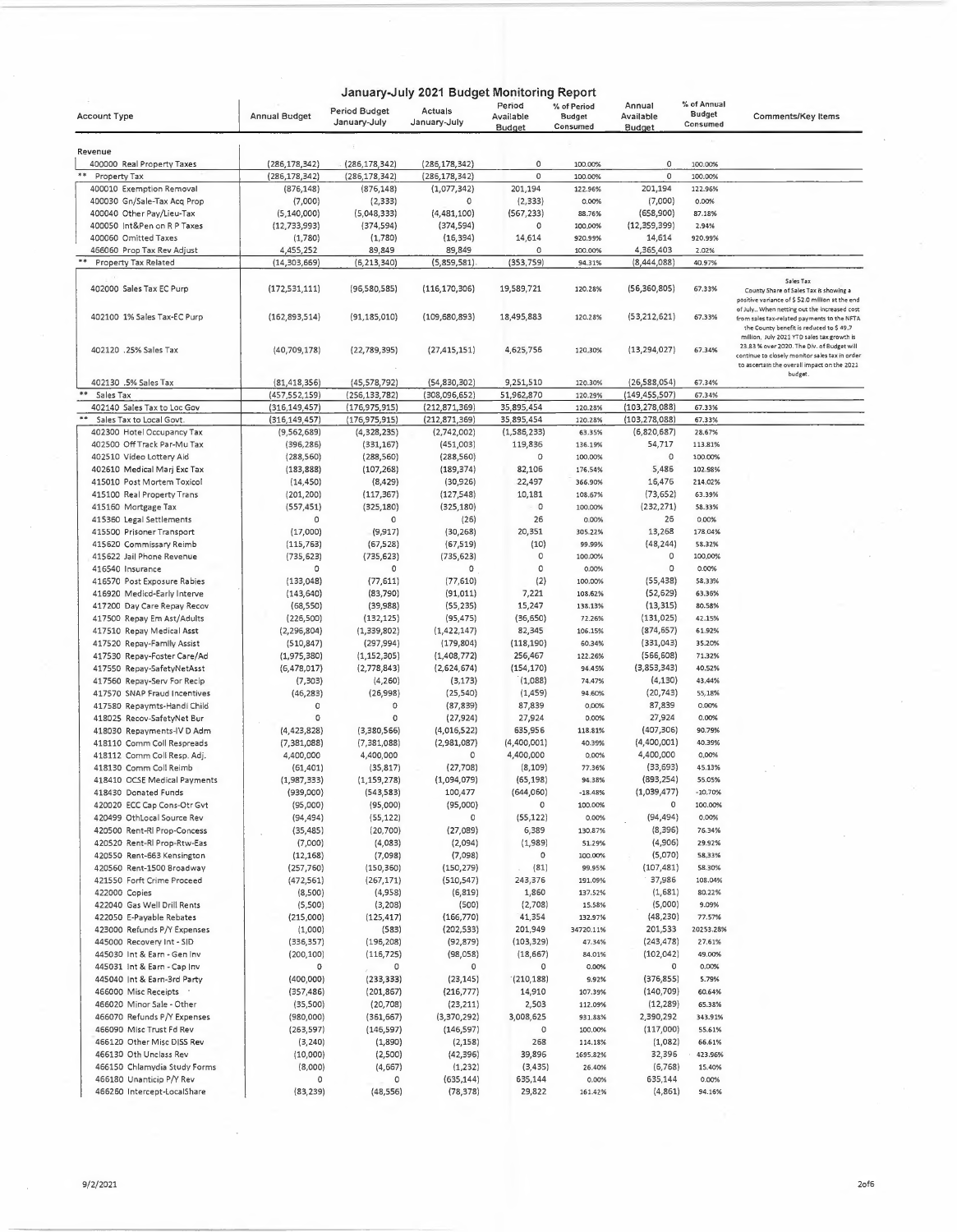| 466280 Local Srce - ECMCC                                   |                             |                              |                                |                           |                  |                              |                  |                                       |
|-------------------------------------------------------------|-----------------------------|------------------------------|--------------------------------|---------------------------|------------------|------------------------------|------------------|---------------------------------------|
|                                                             | (22,000)                    | (12, 833)                    | (10, 748)                      | (2,085)                   | 83.75%           | (11, 252)                    | 48.85%           |                                       |
| 466310 Prem On Oblig - RAN                                  | (3,000,000)                 | (3,000,000)                  | 0                              | (3,000,000)               | 0.00%            | (3,000,000)                  | 0.00%            | At the end of the period, or 58% of   |
| 466360 Stadium Reimbursement                                | (720,000)                   | (308,000)                    | (128, 208)                     | (179, 792)                | 41.63%           | (591, 792)                   | 17.81%           | the year, the County has achieved     |
| 467000 Misc Depart Income                                   | (9,403)                     | (5,485)                      | 0                              | (5,485)                   | 0.00%            | (9,403)                      | 0.00%            | 60% of the annual Other Sources       |
| 480020 Sale-Excess Material                                 | (135,000)                   | (122,750)                    | (146, 912)                     | 24,162                    | 119.68%          | 11,912                       | 108.82%          | revenue budget.                       |
| 480030 Recycling Revenue                                    |                             |                              |                                |                           |                  |                              |                  |                                       |
|                                                             | (45,000)                    | (26, 250)                    | (36, 740)                      | 10,490                    | 139.96%          | (8, 260)                     | 81.64%           |                                       |
| Other Sources                                               | (42, 165, 322)              | (25,897,059)                 | (25, 327, 754)                 | (569, 306)                | 97.80%           | (16,837,568)                 | 60.07%           |                                       |
| 406610 STD Clinic Fees                                      | (193, 790)                  | (113,044)                    | (50, 227)                      | (62, 817)                 | 44.43%           | (143, 563)                   | 25.92%           |                                       |
| 415000 Medical Exam Fees                                    | (484, 750)                  | (382, 771)                   | (460, 712)                     | 77,942                    | 120.36%          | (24, 038)                    | 95.04%           |                                       |
| 415050 Treasurer Fees                                       | (55,000)                    | (55,000)                     | (116, 586)                     | 61,586                    | 211.97%          | 61,586                       | 211.97%          |                                       |
| 415105 Passport Fees                                        | (28,000)                    | (16, 333)                    | (13,300)                       | (3,033)                   | 81.43%           | (14, 700)                    | 47.50%           |                                       |
|                                                             |                             |                              |                                |                           |                  |                              |                  |                                       |
| 415110 Court Fees                                           | (391, 600)                  | (228, 433)                   | (216,950)                      | (11, 483)                 | 94.97%           | (174, 650)                   | 55.40%           |                                       |
| 415120 Small Claims AR Fees                                 | (200)                       | (117)                        | (560)                          | 443                       | 479.99%          | 360                          | 280.00%          |                                       |
| 415130 Auto Fees                                            | (5,451,000)                 | (3, 179, 750)                | (2, 287, 107)                  | (892, 643)                | 71.93%           | (3, 163, 893)                | 41.96%           |                                       |
| 415140 Comm of Educ Fees                                    | (116,800)                   | (68, 133)                    | (80, 290)                      | 12,157                    | 117.84%          | (36, 510)                    | 68.74%           |                                       |
| 415150 Recording Fees                                       | (6, 200, 765)               | (3,992,113)                  | (4,489,963)                    | 497,850                   | 112.47%          | (1,710,802)                  | 72.41%           |                                       |
|                                                             |                             |                              |                                |                           |                  |                              |                  |                                       |
| 415180 Vehicle Use Tax                                      | (5,300,000)                 | (3,091,667)                  | (3,665,096)                    | 573,429                   | 118.55%          | (1,634,904)                  | 69.15%           |                                       |
| 415185 E-Z Pass Tag Sales                                   | (17, 500)                   | (10, 208)                    | (3,925)                        | (6, 283)                  | 38.45%           | (13, 575)                    | 22.43%           |                                       |
| 415200 Civil Serv Exam Fees                                 | (45,000)                    | 0                            | $\circ$                        | 0                         | 0.00%            | (45,000)                     | 0.00%            |                                       |
| 415210 3rd Party Deduct Fee                                 | (17,000)                    | (9, 917)                     | (8,500)                        | (1, 417)                  | 85.71%           | (8,500)                      | 50.00%           |                                       |
|                                                             |                             |                              |                                |                           |                  |                              |                  |                                       |
| 415510 Civil Proc Fees-Sher                                 | (1, 271, 690)               | (491, 819)                   | (455, 676)                     | (36, 143)                 | 92.65%           | (816, 014)                   | 35.83%           |                                       |
| 415520 Sheriff Fees                                         | (32,500)                    | (18,958)                     | (31, 557)                      | 12,599                    | 166.45%          | (943)                        | 97.10%           |                                       |
| 415600 Inmate Discip Surch                                  | (12, 500)                   | (7, 292)                     | (6,650)                        | (642)                     | 91.20%           | (5,850)                      | 53.20%           |                                       |
| 415605 Drug Testing Charge                                  | (25,000)                    | (14, 583)                    | (21, 156)                      | 6,573                     | 145.07%          | (3,844)                      | 84.62%           |                                       |
| 415610 Restitution Surcharge                                | (17,000)                    | (9, 917)                     | (11, 921)                      | 2,004                     | 120.21%          | (5,079)                      | 70.12%           |                                       |
|                                                             |                             |                              |                                |                           |                  |                              |                  |                                       |
| 415630 Bail Fee-Alt / Incar                                 | (5,000)                     | (2, 917)                     | (2,825)                        | (91)                      | 96,87%           | (2, 175)                     | 56.51%           |                                       |
| 415640 Probation Fees                                       | (475,000)                   | (277, 083)                   | (344, 190)                     | 67,107                    | 124.22%          | (130, 810)                   | 72.46%           |                                       |
| 415650 DWI Program                                          | (629, 950)                  | (157, 488)                   | 0                              | (157, 488)                | 0.00%            | (629.950)                    | 0.00%            |                                       |
| 415670 Elec Monitoring Ch                                   | (3,600)                     | (2, 100)                     | (3,561)                        | 1,461                     | 169.55%          | (40)                         | 98.90%           |                                       |
| 415680 Pmt-Home Care Review                                 | (10,000)                    | (5,833)                      | (1,484)                        | (4, 349)                  | 25.44%           | (8, 516)                     | 14.84%           |                                       |
|                                                             |                             |                              |                                |                           |                  |                              |                  |                                       |
| 416020 Comm Sanitat & Food                                  | (1, 175, 000)               | (685, 417)                   | (632, 342)                     | (53,074)                  | 92.26%           | (542, 658)                   | 53.82%           |                                       |
| 416030 Realty Subdivisions                                  | (12,000)                    | (7,000)                      | (4,075)                        | (2,925)                   | 58.21%           | (7, 925)                     | 33.96%           |                                       |
| 416040 Individ Sewr Sys Opt                                 | (425,000)                   | (247, 917)                   | (320, 940)                     | 73,023                    | 129.45%          | (104, 060)                   | 75.52%           |                                       |
| 416090 Pen & Fines-Health                                   | (20,000)                    | (11, 667)                    | (6, 253)                       | (5, 414)                  | 53.60%           | (13, 747)                    | 31.27%           |                                       |
| 416150 PPD Tests                                            |                             |                              |                                |                           | 18.50%           |                              | 10,79%           |                                       |
|                                                             | (8,580)                     | (5,005)                      | (926)                          | (4,079)                   |                  | (7,654)                      |                  |                                       |
| 416160 TB Outreach                                          | (47, 380)                   | (27, 638)                    | (29, 529)                      | 1,891                     | 106.84%          | (17, 851)                    | 62.32%           |                                       |
| 416190 ImmunizationsService                                 | (8, 283)                    | (4,832)                      | (2, 243)                       | (2,589)                   | 46.42%           | (6,040)                      | 27.08%           |                                       |
| 416580 Training Course Fees                                 | (56, 235)                   | (32,804)                     | (43, 410)                      | 10,606                    | 132.33%          | (12,825)                     | 77.19%           |                                       |
| 416610 Pub Health Lab Fees                                  | (185,000)                   | (107, 917)                   | (59, 636)                      | (48, 281)                 | 55.26%           | (125, 364)                   | 32.24%           |                                       |
|                                                             |                             |                              |                                |                           |                  |                              |                  |                                       |
| 418040 Inspec Fee Wght/Meas                                 | (175,000)                   | (102, 083)                   | (124, 398)                     | 22,315                    | 121.86%          | (50, 602)                    | 71.08%           |                                       |
| 418050 Item Price Waivr Fee                                 | (275,000)                   | (160, 417)                   | (157, 849)                     | (2, 567)                  | 98.40%           | (117, 151)                   | 57.40%           |                                       |
| 418400 Subpoena Fees                                        | (13, 546)                   | (7,902)                      | (7,696)                        | (206)                     | 97.40%           | (5,850)                      | 56.82%           |                                       |
| 418500 Park & Rec Chgs-Camp                                 | (170, 250)                  | (109, 313)                   | (206,959)                      | 97,647                    | 189.33%          | 36,709                       | 121.56%          |                                       |
| 418510 Park & Rec Chgs-Shel                                 | (299, 620)                  | (214, 778)                   | (330, 355)                     | 115,576                   | 153.81%          | 30,735                       | 110.26%          |                                       |
|                                                             |                             |                              |                                |                           |                  |                              |                  |                                       |
| 418520 Chgs-Park Emp Subsis                                 | (16, 200)                   | (9,450)                      | (11,850)                       | 2,400                     | 125.40%          | (4, 350)                     | 73.15%           |                                       |
| 418530 Golf Chg-Other Fees                                  | (170, 703)                  | (89, 577)                    | (186, 508)                     | 96,931                    | 208.21%          | 15,805                       | 109.26%          |                                       |
| 418540 Golf Chg-Greens Fees                                 | (393, 572)                  | (336, 584)                   | (527, 446)                     | 190,862                   | 156.71%          | 133,874                      | 134.02%          |                                       |
| 418550 Sale of Forest Prod                                  | (8,000)                     | (4,667)                      | (4, 511)                       | (156)                     | 96.65%           | (3,490)                      | 56.38%           |                                       |
| 418590 Spec Events Receipts                                 |                             |                              |                                |                           |                  |                              |                  |                                       |
|                                                             | (8, 100)                    | (4, 725)                     | (4,638)                        | (88)                      | 98.15%           | (3, 463)                     | 57.25%           |                                       |
|                                                             |                             | (168,000)                    | (168, 270)                     | 270                       | 100.16%          | 270                          | 100.16%          |                                       |
| 420000 Tx&Assm Svs-Oth Govt                                 | (168,000)                   |                              |                                |                           | 100.00%          |                              | 100.00%          |                                       |
| 420010 Elec Exp Other Govt                                  | (7, 581, 812)               | (7,581,812)                  | (7, 581, 812)                  | $\circ$                   |                  | 0                            |                  |                                       |
|                                                             |                             |                              |                                |                           |                  |                              |                  |                                       |
| 420030 Police Svcs-Oth Gvt                                  | (307, 550)                  | (179, 404)                   | (180, 034)                     | 630                       | 100.35%          | (127, 516)                   | 58.54%           |                                       |
| 420040 Jail Facil - Oth Gov                                 | 0                           | 0                            | 0                              | $\circ$                   | 0.00%            | 0                            | 0.00%            |                                       |
| 420190 Gen Svc-Oth Gov                                      | (960)                       | (560)                        | (560)                          | 0                         | 100.00%          | (400)                        | 58.33%           |                                       |
| 420271 CESQG Charges                                        | (30,000)                    | (5,000)                      | (17, 175)                      | 12,175                    | 343.50%          | (12, 825)                    | 57.25%           |                                       |
|                                                             |                             |                              |                                |                           | 167.32%          |                              |                  |                                       |
| 421000 Pistol Permits                                       | (160,000)                   | (93, 333)                    | (156, 161)                     | 62,828                    |                  | (3,839)                      | 97.60%           |                                       |
| 421500 Fines&Forfeited Bail                                 | (17,000)                    | (9, 917)                     | (6,040)                        | (3,877)                   | 60.91%           | (10,960)                     | 35.53%           | After 58% of the year, the County has |
| 421510 Fines and Penalties                                  | (3,500)                     | (2,042)                      | (4, 235)                       | 2,193                     | 207.43%          | 735                          | 121.00%          | achieved 71% of the annual Fees;      |
| 466010 NSF Check Fees                                       | (1,720)                     | (1,003)                      | (1, 733)                       | 730                       | 172.76%          | 13                           | 100.78%          | Fines, or Charges revenue budget.     |
| 466190 Item Pricing Penalty                                 | (188,000)                   | (134, 667)                   | (234, 480)                     | 99,813                    | 174.12%          | 46,480                       | 124.72%          |                                       |
| 466340 STOPDWI VIP Prs Fees                                 |                             | (8,750)                      |                                | (4, 425)                  | 49.43%           | (10, 675)                    | 28.83%           |                                       |
|                                                             | (15,000)                    |                              | (4, 325)                       |                           |                  |                              |                  |                                       |
| **<br>Fees, Fines or Charges                                | (32, 724, 656)              | (22, 489, 654)               | (23, 288, 626)                 | 798,972                   | 103.55%          | (9,436,030)                  | 71.17%           |                                       |
| 402190 Approp Fund Balance                                  | (10,000,000)                | 0                            | 0                              | 0                         | 0.00%            | (10,000,000)                 | 0.00%            |                                       |
| Appropriated Fund Balance                                   | (10,000,000)                | $\circ$                      | $\circ$                        | 0                         | 0.00%            | (10,000,000)                 | 0.00%            |                                       |
| ***<br>Local Source Revenue                                 | (1, 159, 073, 605)          | (773, 888, 092)              | (861, 622, 323)                | 87,734,231                | 111.34%          | (297, 451, 281)              | 74.34%           |                                       |
|                                                             |                             |                              |                                |                           |                  |                              |                  |                                       |
| 405570 ME 50% Fed Presch                                    | (3,668,358)                 | (2, 139, 876)                | (1, 206, 200)                  | (933, 675)                | 56.37%           | (2,462,158)                  | 32.88%           |                                       |
| 410070 FA-IV-B Preventive                                   | (905, 239)                  | (528,056)                    | (716, 714)                     | 188,658                   | 135.73%          | (188, 525)                   | 79.17%           |                                       |
| 410080 FA-Admin Chargeback                                  | 1,835,629                   | 1,070,784                    | 1,070,784                      | (0)                       | 100.00%          | 764,845                      | 58.33%           |                                       |
| 410120 FA-SNAP ET 100%                                      | (391, 867)                  | (228, 589)                   | (233,833)                      | .5,244                    | 102.29%          | (158,034)                    | 59.67%           |                                       |
| 410150 SSA-SSI Pri Inc Prg                                  |                             |                              |                                |                           |                  |                              |                  |                                       |
|                                                             | (35,000)                    | (20, 417)                    | (7,600)                        | (12, 817)                 | 37.22%           | (27, 400)                    | 21.71%           |                                       |
| 410180 Fed Aid School Brk                                   | (18, 286)                   | (10, 667)                    | (12, 332)                      | 1,665                     | 115.61%          | (5,954)                      | 67.44%           |                                       |
| 410240 HUD Rev D14.267 CoC                                  | (5,975,723)                 | (3,421,665)                  | (3, 242, 864)                  | (178, 801)                | 94.77%           | (2,732,859)                  | 54.27%           |                                       |
| 410500 FA-Civil Defense                                     | (340, 602)                  | (198, 685)                   | (224, 626)                     | 25,942                    | 113.06%          | (115,976)                    | 65.95%           | Federal Aid                           |
|                                                             |                             |                              |                                |                           |                  |                              |                  |                                       |
| 410510 Fed Drug Enforcement                                 | (36, 686)                   | (21, 400)                    | (7, 149)                       | (14, 251)                 | 33.41%           | (29, 537)                    | 19.49%           | Formula driven Federal Aid which      |
| 410520 Fr Ci Bflo Pol Dept                                  | (28, 375)                   | (16, 552)                    | (14,896)                       | (1,656)                   | 89.99%           | (13, 479)                    | 52.50%           | appears under budget, mainly in       |
| 411000 MH Fed Medi Sal Sh                                   | (739, 441)                  | (343, 841)                   | (371, 162)                     | 27,321                    | 107.95%          | (368, 279)                   | 50.19%           | Health and Human Service              |
| 411490 Fed Aid - TANF FFFS                                  |                             |                              |                                |                           |                  |                              |                  | Departments, is offset by savings in  |
|                                                             | (39,623,632)                | (23, 113, 785)               | (18, 947, 555)                 | (4, 166, 230)             | 81.98%           | (20, 676, 077)               | 47.82%           | associated expenditures.              |
| 411495 FA - SYEP                                            | (2, 203, 773)               | (975, 942)                   | (1, 180, 277)                  | 204,335                   | 120.94%          | (1,023,496)                  | 53.56%           |                                       |
| 411500 Fed Aid - MA In House                                | 2,122,109                   | 1,237,897                    | 1,109,623                      | 128,274                   | 89.64%           | 1,012,486                    | 52.29%           |                                       |
| 411520 FA-Family Assistance                                 | (34, 727, 326)              | (20, 257, 607)               | (13,524,402)                   | (6, 733, 205)             | 66.76%           | (21, 202, 924)               | 38.94%           |                                       |
| 411540 FA-Social Serv Admin                                 |                             |                              |                                |                           |                  |                              |                  |                                       |
|                                                             | (19, 182, 498)              | (11, 189, 791)               | (8,590,880)                    | (2,598,910)               | 76.77%           | (10, 591, 618)               | 44.79%           |                                       |
| 411550 FA-Soc Serv Adm A-87                                 | (1, 185, 452)               | (691, 514)                   | (420, 464)                     | (271,050)                 | 60.80%           | (764, 988)                   | 35.47%           |                                       |
| 411570 Fed Aid - SNAP Admin<br>411580 Fed Aid - SNAP ET 50% | (13,572,956)<br>(3,038,400) | (7, 917, 558)<br>(1,772,400) | (6, 180, 779)<br>(1, 228, 476) | (1,736,779)<br>(543, 924) | 78.06%<br>69.31% | (7, 392, 177)<br>(1,809,924) | 45.54%<br>40.43% |                                       |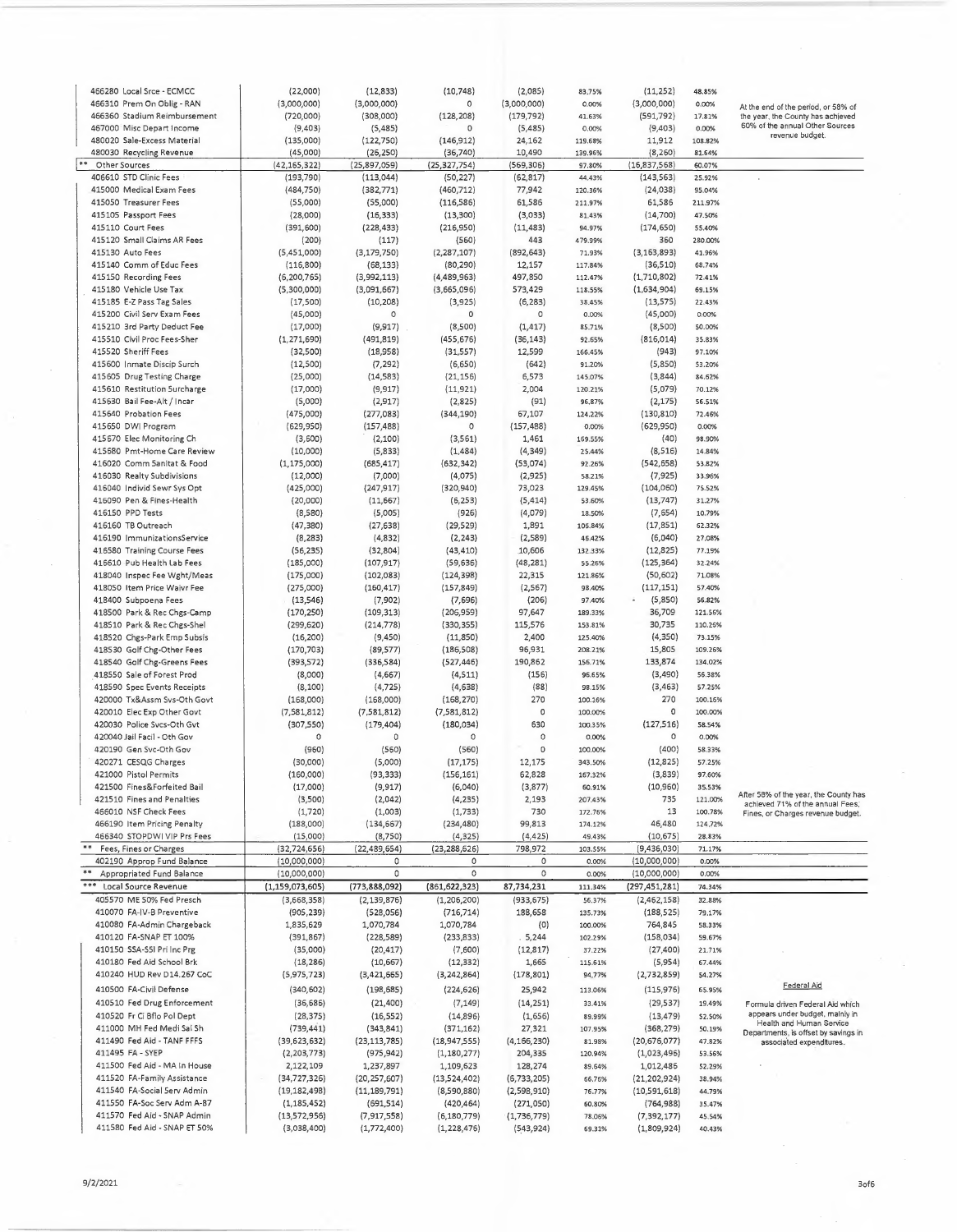| 411590 FA-HEAP                                           | (3,939,165)     | (2, 297, 846)   | (3, 211, 678)      | 913,832        | 139.77%    | (727, 487)      | 81.53%    |                                                                                         |
|----------------------------------------------------------|-----------------|-----------------|--------------------|----------------|------------|-----------------|-----------|-----------------------------------------------------------------------------------------|
| 411610 FA-Serv/Recipients                                | (5,310,745)     | (3,097,935)     | (1,480,255)        | (1,617,680)    | 47.78%     | (3,830,490)     | 27.87%    |                                                                                         |
| 411640 FA-Daycare Block Grt                              | (23, 203, 076)  | (13, 535, 128)  | (12,648,198)       | (886,930)      | 93.45%     | (10, 554, 878)  | 54.51%    |                                                                                         |
| 411670 FA-Refugee&Entrants                               | (50, 856)       | (29, 666)       | (14, 545)          | (15, 121)      | 49.03%     | (36, 311)       | 28.60%    |                                                                                         |
| 411680 FA-Foster Care/Adopt                              | (14, 616, 248)  | (8,526,145)     | (7,330,067)        | (1, 196, 077)  | 85.97%     | (7, 286, 181)   | 50.15%    |                                                                                         |
| 411690 FA-IV-D Incentives                                | (426, 359)      | (248, 709)      | (230, 880)         | (17, 829)      | 92.83%     | (195, 479)      | 54.15%    |                                                                                         |
| 411700 FA-TANF Safety Net                                | (564, 749)      | (329, 437)      | (158, 595)         | (170, 842)     | 48.14%     | (406, 154)      | 28.08%    |                                                                                         |
| 411780 Fed Aid-Medicaid Adm                              | (123, 643)      | (72, 125)       | (75, 920)          | 3,795          | 105.26%    | (47, 723)       | 61.40%    | After 58% of the year, the County has                                                   |
| 412000 FA-School Lunch Prog                              | (29,056)        | (16,949)        | (19,640)           | 2,691          | 115.87%    | (9, 416)        | 67.59%    | achieved 47% of the budgeted                                                            |
| 414000 Federal Aid                                       | (262, 544)      | (78, 229)       | (33, 451)          | (44,778)       | 42.76%     | (229, 093)      | 12.74%    | Federal revenue.                                                                        |
| 414010 Federal Aid - Other                               | (6, 375)        | (3,719)         | 0                  | (3,719)        | 0.00%      | (6, 375)        | 0.00%     |                                                                                         |
| 414020 Misc Federal Aid                                  | (45, 857)       | (26, 750)       | (58, 802)          | 32,052         | 219.82%    | 12,945          | 128.23%   |                                                                                         |
| 414030 FMAP Revenue                                      | 0               | 0               | (904, 828)         | 904,828        | 0.00%      | 904,828         | 0.00%     |                                                                                         |
| <b>Federal Revenue</b>                                   | (170, 294, 549) | (98, 802, 300)  | (80,096,662)       | (18, 705, 639) | 81.07%     | (90, 197, 888)  | 47.03%    |                                                                                         |
| 405000 State Aid Fr Da Sal                               | (77, 682)       | (45, 315)       | (15, 536)          | (29, 779)      | 34.28%     | (62, 146)       | 20.00%    |                                                                                         |
| 405010 St Re Indigent Care                               | (30,000)        | (17,500)        | (44, 984)          | 27,484         | 257.05%    | 14,984          | 149.95%   | State Aid                                                                               |
| 405060 State Aid - NYSERDA                               | (75, 603)       | (75,603)        | (75, 603)          |                |            | (0)             |           |                                                                                         |
| 405170 SA-Crt Fac Incen Aid                              |                 |                 |                    | (0)            | 100.00%    |                 | 100.00%   | Overall benefit of \$ 61.7 million was                                                  |
|                                                          | (2,222,863)     | (1, 296, 670)   | (1,043,337)        | (253, 333)     | 80.46%     | (1, 179, 526)   | 46.94%    | realized due to elimination by NYS in their<br>SFY 21-22 Budget of withholding a 20%    |
| 405190 StAid-Octane Testing                              | (30,000)        | (17, 500)       | (18, 642)          | 1,142          | 106.53%    | (11, 358)       | 62.14%    | portion of County State Aid payments and                                                |
| 405500 SA-Spec Need Presch                               | (31, 460, 139)  | (18, 351, 748)  | (23, 299, 268)     | 4,947,521      | 126.96%    | (8, 160, 871)   | 74.06%    | also due to payments received in 2021 for                                               |
| 405520 SA-NYS DOH EI Serv                                | (4,032,801)     | (2,352,467)     | (2,723,655)        | 371,188        | 115.78%    | (1,309,146)     | 67.54%    | NYS SFY 20-21 witholdings which occurred                                                |
| 405530 SA-Admin Preschool                                | (378, 836)      | (220, 988)      | (382, 725)         | 161,737        | 173.19%    | 3,889           | 101.03%   | in 2020. The gross 2021 benefit is 5 38.3                                               |
| 405540 SA-Art VI-P H Work                                | (1,832,215)     | (1,068,792)     | (1,079,778)        | 10,986         | 101.03%    | (752, 437)      | 58.93%    | million for budgeted 2021 revenue losses<br>and another \$ 23.4 million relating to the |
| 405560 SA-NYS DOH El Admin                               | (454, 155)      | (264, 924)      | (268, 808)         | 3,884          | 101.47%    | (185, 347)      | 59.19%    | 2021 return of withholdings which                                                       |
| 405590 SA-Medicaid El Admin                              | (123, 643)      | (72, 125)       | (75, 921)          | 3,796          | 105.26%    | (47, 722)       | 61.40%    | occurred in 2020. S 9.3 million of this                                                 |
| 405595 SA-Med Anti Fraud                                 | (425, 360)      | (248, 127)      | (172, 533)         | (75, 594)      | 69.53%     | (252, 827)      | 40.56%    | benefit was used as a funding source for                                                |
| 406000 SA-Fr Prob Serv                                   | (1, 181, 952)   | (689, 472)      | (689, 472)         | $\circ$        | 100.00%    | (492, 480)      | 58.33%    | additional 2021 pay-as-you-go capital<br>project work and another\$ 34.6 million        |
| 406010 SA-Fr Nav Law Enforc                              | (80, 500)       | (46,958)        | 58,201             | (105, 159)     | $-123.94%$ | (138, 701)      | $-72.30%$ | was utilized as a funding source in the 2021                                            |
| 406020 SA-Snomob Lw Enforc                               | (20,000)        | (11, 667)       | 0                  | (11, 667)      | 0.00%      | (20,000)        | 0.00%     | RENEW Plan. The remaining unutilized                                                    |
| 406500 Refugee Hith Assment                              | (91, 041)       | (53, 107)       | (31, 939)          | (21, 168)      | 60.14%     | (59, 102)       | 35.08%    | positive variance through July 2021 is \$                                               |
| 406550 Emerg Med Training                                | (358, 655)      | (209, 215)      | (169, 315)         | (39,900)       | 80.93%     | (189, 340)      | 47.21%    | 17.8 million.                                                                           |
| 406560 SA-Art VI-PubHithLab                              | (2, 291, 936)   | (1,336,963)     | (1,430,909)        | 93,946         | 107.03%    | (861,027)       | 62.43%    |                                                                                         |
| 406810 SA-Foren Mntl Hea Sr                              | (2,842,867)     | (1,658,339)     | (1,348,981)        | (309, 358)     | 81.35%     | (1, 493, 886)   | 47.45%    |                                                                                         |
| 406830 5A-Mental Health II                               | (29,050,676)    | (16,802,405)    | (16,862,277)       | 59,872         | 100.36%    | (12, 188, 399)  | 58.04%    |                                                                                         |
| 406860 State Aid - OASAS                                 | (11, 728, 146)  | (6,757,001)     | (6,550,281)        | (206, 720)     | 96.94%     | (5, 177, 865)   | 55.85%    |                                                                                         |
| 406880 State Aid - OPWDD                                 | (526, 325)      | (307, 023)      | (307, 023)         | o              | 100.00%    | (219, 302)      | 58.33%    |                                                                                         |
| 406890 Handpd Park Surch                                 | (25, 500)       | (14, 875)       | (7, 153)           | (7, 722)       | 48.09%     | (18, 347)       | 28.05%    |                                                                                         |
| 407500 SA-MA In House                                    | 2,122,109       | 1,237,897       | 1,443,461          | (205, 564)     | 116.61%    | 678,648         | 68.02%    |                                                                                         |
|                                                          |                 |                 | $\circ$            |                |            |                 | 0.00%     |                                                                                         |
| 407510 SA-Spec Need Adult                                | (2,310)         | (1, 348)        |                    | (1, 348)       | 0.00%      | (2, 310)        |           |                                                                                         |
| 407520 SA-Family Assistance                              | ٥               | 0               | (12, 399)          | 12,399         | 0.00%      | 12,399          | 0.00%     |                                                                                         |
| 407540 SA-5oc Serv Admin                                 | (32,907,805)    | (18,596,220)    | (17, 160, 637)     | (1, 435, 583)  | 92.28%     | (15,747,168)    | 52.15%    |                                                                                         |
| 407580 SA-Sch Breakfst Prog                              | (842)           | (491)           | (553)              | 62             | 112.59%    | (289)           | 65.68%    |                                                                                         |
| 407590 SA-School Lunch Prog                              | (494)           | (288)           | (327)              | 39             | 113.47%    | (167)           | 66.19%    |                                                                                         |
| 407600 SA-Sec Det Other Co                               | (707,080)       | (524, 963)      | (1,426,458)        | 901,495        | 271.73%    | 719,378         | 201.74%   |                                                                                         |
| 407610 SA-Sec Det Loc Yth                                | (4,064,316)     | (2,370,851)     | (2, 286, 871)      | (83,980)       | 96.46%     | (1,777,445)     | 56.27%    |                                                                                         |
| 407615 SA-Non-Sec Loc Yth                                | 0               | 0               | (319,085)          | 319,085        | 0.00%      | 319,085         | 0.00%     |                                                                                         |
| 407625 SA-Raise the Age                                  | (6,832,520)     | (5,319,932)     | (8,037,060)        | 2,717,128      | 151.07%    | 1,204,540       | 117.63%   |                                                                                         |
| 407630 SA-Safety Net Assist                              | (8,694,262)     | (5,071,653)     | (4,650,738)        | (420, 914)     | 91.70%     | (4,043,524)     | 53.49%    |                                                                                         |
| 407640 SA-Emrg Assist/Adult                              | (600, 572)      | (350, 334)      | (193, 674)         | (156, 660)     | 55.28%     | (406, 898)      | 32.25%    |                                                                                         |
| 407650 SA-Foster Care/Adopt                              | (23, 252, 617)  | (11,564,027)    | (10, 321, 353)     | (1,242,674)    | 89.25%     | (12,931,264)    | 44.39%    |                                                                                         |
| 407670 SA-EAF Prev POS                                   | (5,704,692)     | (3,327,737)     | (1, 160, 083)      | (2, 167, 654)  | 34.86%     | (4,544,609)     | 20.34%    |                                                                                         |
| 407680 SA-Serv Fr Recipnts                               | (4,997,798)     | (3,346,943)     | (5,007,101)        | 1,660,158      | 149.60%    | 9,303           | 100.19%   |                                                                                         |
| 407710 SA-Legal Serv/Disab                               | (141,800)       | (82, 717)       | 0                  | (82, 717)      | 0.00%      | (141,800)       | 0.00%     |                                                                                         |
| 407720 SA-Handicapped Child                              | (230, 943)      | (134, 717)      | 0                  | (134, 717)     | 0.00%      | (230, 943)      | 0.00%     |                                                                                         |
| 407730 State Aid - Burials                               | (1,034)         | (603)           | 0                  | (603)          | 0.00%      | (1,034)         | 0.00%     |                                                                                         |
| 407740  SA-Veterns Srv Agenc                             | (50,000)        |                 |                    |                | 0.00%      | (50,000)        | 0.00%     |                                                                                         |
| 407780 SA-Daycare Block Grt                              | (4,784,039)     | (2,790,689)     | (978, 461)         | (1,812,228)    | 35.06%     | (3,805,578)     | 20.45%    |                                                                                         |
| 407785 SA-WDI Enrollment                                 | 0               | 0               | (162, 267)         | 162,267        | 0.00%      | 162,267         | 0.00%     |                                                                                         |
| 407795 State Aid - Code Blue                             | (406, 428)      | (237,083)       | (406, 429)         | 169,346        | 171,43%    | 1               | 100.00%   |                                                                                         |
| 408000 SA-Youth Progs                                    | (22, 275)       | (12,994)        | (37, 122)          | 24,128         | 285.69%    | 14,847          | 166.65%   |                                                                                         |
| 408020 Youth-Reimb Programs                              | (784, 495)      | (457, 622)      | (750, 982)         | 293,360        | 164.11%    | (33, 513)       | 95.73%    |                                                                                         |
| 408030 Yth-Runaway Adv Prog                              | (34, 327)       | (20, 024)       | (32, 267)          | 12,243         | 161.14%    | (2,060)         | 94.00%    |                                                                                         |
| 408040 Yth-Runway Reim Prog                              | (34, 328)       | (20, 025)       | (12, 992)          | (7,032)        | 64.88%     | (21, 336)       | 37.85%    |                                                                                         |
| 408050 Yth-Homeless Adv Prg                              | (72, 656)       | (42, 383)       | (68, 125)          | 25,742         | 160.74%    | (4,531)         | 93.76%    |                                                                                         |
| 408060 Yth-Homeless Reim Pr                              | (51,086)        | (29, 800)       | (16,982)           | (12, 818)      | 56.99%     | (34, 104)       | 33.24%    |                                                                                         |
| 408065 Yth-Supervision                                   | (840,000)       | (490,000)       | (475, 389)         | (14, 611)      | 97.02%     | (364, 611)      | 56.59%    |                                                                                         |
|                                                          |                 |                 |                    |                |            |                 |           |                                                                                         |
| 408530 SA-Crim Justice Prog<br>409000 State Aid Revenues | (672,071)       | (414,958)       | (383, 499)         | (31, 459)      | 92.42%     | (288, 572)      | 57.06%    | \$4,068,952 of unbudgeted NYS                                                           |
|                                                          | (271, 075)      | (152, 365)      | (273, 507)         | 121,143        | 179.51%    | 2,432           | 100.90%   | Discovery Aid was received in April.                                                    |
| 409010 5tate Aid - Other                                 | (185, 532)      | (185, 532)      | (4,356,806)        | 4,171,274      | 2348.28%   | 4,171,274       | 2348.28%  |                                                                                         |
| 409020 SA-Misc                                           | (27, 564)       | (16,079)        | (36, 141)          | 20,062         | 224.77%    | 8,577           | 131.12%   |                                                                                         |
| 409030 SA-Main-Lieu of Rent                              | (157, 578)      | (91, 921)       | (99, 734)          | 7,814          | 108.50%    | (57, 844)       | 63.29%    |                                                                                         |
| 409050 SA-Revenue Offset                                 | (5,763,865)     | (5,558,881)     | (9,860,893)        | 4,302,012      | 177.39%    | 4,097,028       | 171.08%   |                                                                                         |
| *** State Revenue                                        | (189, 515, 190) | (111,894,065)   | (123, 624, 413)    | 11,730,348     | 110.48%    | (65,890,777)    | 65,23%    |                                                                                         |
| 450000 Interfnd Rev Non-Sub                              | (52, 208, 609)  | (49, 164, 344)  | (49, 172, 241)     | 7,897          | 100.02%    | (3,036,368)     | 94.18%    |                                                                                         |
| 486010 Resid Equity Tran-In                              | (29, 746)       | (29, 746)       | (20, 860)          | (8,886)        | 70.13%     | (8,886)         | 70.13%    |                                                                                         |
| ***<br>Interfund Revenue                                 | (52, 238, 355)  | (49, 194, 090)  | (49, 193, 102)     | (988)          | 100.00%    | (3,045,253)     | 94.17%    |                                                                                         |
| **** County Revenue                                      | (1,571,121,699) | (1,033,778,547) | (1, 114, 536, 499) | 80,757,952     | 107.81%    | (456, 585, 199) | 70.94%    |                                                                                         |

 $\overline{\phantom{a}}$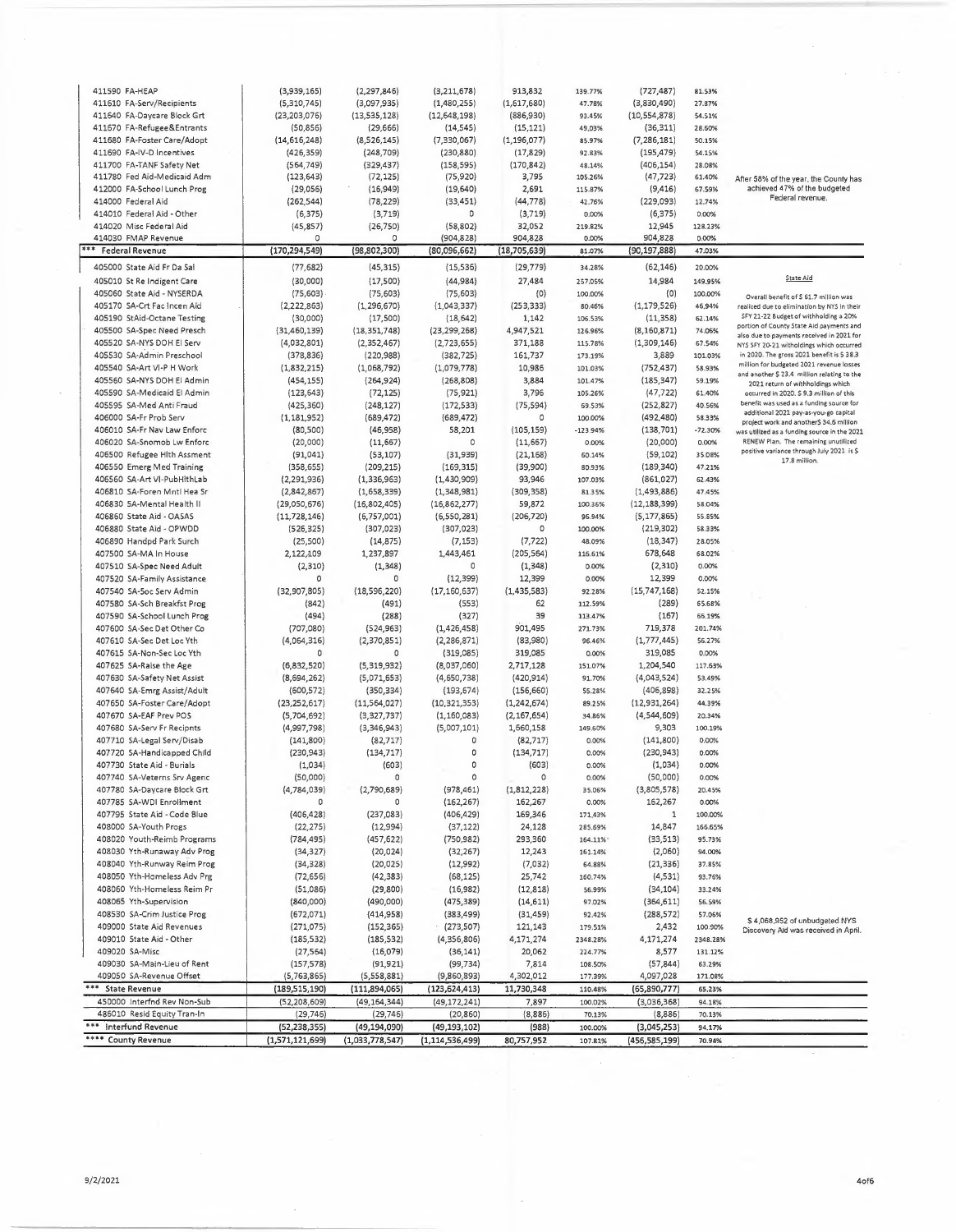| Expense                                                   |               |             |             |                |               |                |          |                                                                             |
|-----------------------------------------------------------|---------------|-------------|-------------|----------------|---------------|----------------|----------|-----------------------------------------------------------------------------|
| 500000 Full Time - Salaries                               | 221,061,577   | 117,210,977 | 112,541,091 | 4,669,886      | 96.02%        | 108,520,486    | 50.91%   |                                                                             |
| 500010 Part Time - Wages                                  | 3,258,315     | 1,744,370   | 1,261,751   | 482,619        | 72.33%        | 1,996,564      | 38.72%   | After 58% of the year,<br>the County has spent 51%                          |
| 500020 Regular PT - Wages                                 | 1,415,266     | 813,854     | 636,257     | 177,597        | 78.18%        | 779,009        | 44.96%   | of budgeted salaries.                                                       |
| 500030 Seasonal - Wages                                   | 918,354       | 525,976     | 190,682     | 335,294        | 36.25%        | 727,672        | 20.76%   |                                                                             |
| $***$<br>Salaries                                         | 226,653,512   | 120,295,177 | 114,629,781 | 5,665,397      | 95.29%        | 112,023,731    | 50.57%   |                                                                             |
| 500300 Shift Differential                                 | 1,623,046     | 936,217     | 851,427     | 84,789         | 90.94%        | 771,619        | 52.46%   |                                                                             |
| 500320 Uniform Allowance                                  | 915,600       | 215,250     | 215,250     | 0              | 100.00%       | 700,350        | 23.51%   | Through the end of July, overtime is                                        |
| 500330 Holiday Worked                                     | 1,847,157     | 1,067,118   | 1,181,771   | (114, 653)     | 110.74%       | 665,386        | 63.98%   | showing a negative variance of<br>S888K.                                    |
| 500340 Line-up Pay                                        | 2,560,621     | 1,470,566   | 1,255,284   | 215,281        | 85.36%        | 1,305,337      | 49.02%   |                                                                             |
| 500350 Other Employee Pymts                               | 1,730,485     | 997,741     | 672,382     | 325,359        | 67.39%        | 1,058,103      | 38.86%   |                                                                             |
|                                                           |               |             |             |                |               | 4,685,816      |          |                                                                             |
| 501000 Overtime<br>**                                     | 15,186,215    | 9,612,163   | 10,500,399  | (888, 237)     | 109.24%       |                | 69.14%   |                                                                             |
| Non-Salaries                                              | 23,863,124    | 14,299,054  | 14,676,514  | (377, 460)     | 102.64%       | 9,186,610      | 61.50%   |                                                                             |
| 504990 Reductions Per Srv                                 | (1,637,541)   | (959, 461)  | 0           | (959, 461)     | 0.00%         | (1,637,541)    | 0.00%    |                                                                             |
| 504992 Salary Reserves                                    | 6,000,000     | 0           | 0           | $\Omega$       | 0.00%         | 6,000,000      | 0.00%    |                                                                             |
| Countywide Adjustments                                    | 4,362,459     | (959, 461)  | $\circ$     | (959, 461)     | 0.00%         | 4,362,459      | 0.00%    |                                                                             |
| ***<br><b>Personnel Related Expense</b>                   | 254,879,095   | 133,634,770 | 129,306,295 | 4,328,475      | 96.76%        | 125,572,800    | 50.73%   |                                                                             |
| 502000 Fringe Benefits                                    | 126,478,607   | 68,748,497  | (1, 493)    | 68,749,990     | 0.00%         | 126,480,100    | 0.00%    |                                                                             |
| 502010 Employer FICA                                      | 0             | $\circ$     | 7,701,622   | (7,701,622)    | 0.00%         | (7,701,622)    | 0.00%    | All departmental Fringe Benefit                                             |
| 502020 Empler FICA-Medicare                               | 0             | 0           | 1,796,494   | (1,796,494)    | 0.00%         | (1,796,494)    | 0.00%    | expense is budgeted in account                                              |
| 502030 Employee Health Ins                                | 0             | 0           | 20,493,649  | (20, 493, 649) | 0.00%         | (20, 493, 649) | 0.00%    | 502000. Actual expense is recorded                                          |
| 502040 Dental Plan                                        | 0             | $\Omega$    | 661,446     | (661, 446)     | 0.00%         | (661, 446)     | 0.00%    | at the detailed level indicated. The<br>exception is the budget for Workers |
| 502050 Workers' Compensation                              | 12,024,377    | 6,928,446   | 7,103,476   | (175,030)      | 102.53%       | 4,920,901      | 59.08%   | Compensation and ECMC legacy-                                               |
| 502060 Unemployment Ins                                   | 0             | 0           | (702, 553)  | 702,553        | 0.00%         | 702,553        | 0.00%    | related expense.                                                            |
| 502070 Hosp & Med-Retirees'                               | 2,184,480     | 1,274,280   | 15,513,599  | (14, 239, 319) | 1217.44%      | (13, 329, 119) | 710.17%  |                                                                             |
|                                                           | 0             | 0           |             |                |               |                |          |                                                                             |
| 502090 Hlth Ins Waiver                                    |               |             | 906,105     | (906, 105)     | 0.00%         | (906, 105)     | 0.00%    |                                                                             |
| 502100 Retirement                                         | $\circ$       | 0           | 17,522,864  | (17,522,864)   | 0.00%         | (17, 522, 864) | 0.00%    | After 58% of the year, the County has                                       |
| 502130 Wkrs Cmp Otr Fd Reim                               | (9,744,568)   | (5,614,820) | (3,629,210) | (1,985,610)    | 64.64%        | (6, 115, 358)  | 37.24%   | spent 51% of the total budgeted<br>Fringe Benefit expense.                  |
| 502140 3rd Party Recoveries                               | (1,424,032)   | (820, 527)  | (907, 743)  | 87,216         | 110.63%       | (516, 289)     | 63.74%   |                                                                             |
| *** Fringe Benefit Total                                  | 129,518,864   | 70,515,876  | 66,458,255  | 4,057,620      | <b>94.25%</b> | 63,060,609     | 51.31%   |                                                                             |
| 505000 Office Supplies                                    | 1,080,491     | 543,381     | 301,119     | 242,262        | 55.42%        | 779,371        | 27.87%   |                                                                             |
| 505200 Clothing Supplies                                  | 538,152       | 276,791     | 186,701     | 90,090         | 67.45%        | 351,451        | 34.69%   |                                                                             |
| 505400 Food & Kitchen Supp                                | 1,626,325     | 716,855     | 654,710     | 62,145         | 91.33%        | 971,616        | 40.26%   |                                                                             |
| 505600 Auto Tr & Hvy Eq Sup                               | 1,919,513     | 1,435,763   | 792,476     | 643,287        | 55.20%        | 1,127,038      | 41.29%   |                                                                             |
| 505800 Medical & Hlth Supp                                | 3,729,100     | 823,974     | 548,901     | 275,073        | 66.62%        | 3,180,199      | 14.72%   |                                                                             |
| 506200 Maintenance & Repair                               | 2,423,587     | 1,375,401   | 997,483     | 377,918        | 72.52%        | 1,426,104      | 41.16%   |                                                                             |
| 506400 Highway Supplies                                   | 2,000         | 571         | 0           | 571            | 0.00%         | 2,000          | 0.00%    |                                                                             |
|                                                           |               |             | 0           |                |               |                | 0.00%    |                                                                             |
| 507000 E-Z Pass Supplies                                  | 14,700        | 8,575       |             | 8,575          | 0.00%         | 14,700         |          |                                                                             |
| <b>Supplies and Repairs</b>                               | 11,333,868    | 5,181,311   | 3,481,390   | 1,699,921      | 67.19%        | 7,852,478      | 30.72%   |                                                                             |
| 555000 General Liability                                  | 5,182,518     | 1,541,000   | 22          | 1,540,978      | 0.00%         | 5,182,496      | 0.00%    |                                                                             |
| 555010 Settlmts/Jdgmnts-Lit                               | $\circ$       | 0           | 92,467      | (92, 467)      | 0.00%         | (92, 467)      | 0.00%    |                                                                             |
| 555020 Travel & Mileage-Lit                               | $\circ$       | 0           | 57          | (57)           | 0.00%         | (57)           | 0.00%    |                                                                             |
| 555030 Litig & Rel Disburs.                               | 0             | 0           | 79,123      | (79, 123)      | 0.00%         | (79, 123)      | 0.00%    |                                                                             |
| 555040 Expert/Cons Fees-Lit                               | $\circ$       | 0           | 356,416     | (356, 416)     | 0.00%         | (356, 416)     | 0.00%    |                                                                             |
| 555050 Insurance Premiums                                 | 19,400        | 11,317      | 1,012,966   | (1,001,649)    | 8951.10%      | (993, 566)     | 5221.47% | Risk Retention expense is budgeted<br>in account 555000 while actual        |
| * - Risk Retention                                        | 5,201,918     | 1,552,317   | 1,541,051   | 11,265         | 99.27%        | 3,660,867      | 29.62%   | expense is recorded at a detailed                                           |
| 510000 Local Mileage Reimb                                | 1,086,440     | 626,511     | 434,440     | 192,071        | 69.34%        | 652,000        | 39.99%   | level in the accounts indicated. In                                         |
| 510100 Out Of Area Travel                                 | 503,521       | 238,129     | 98,041      | 140,087        | 41.17%        | 405,479        | 19.47%   | total Risk Retention is on budget for                                       |
| 510200 Training And Educat                                | 581,781       | 359,414     | 285,544     | 73,870         | 79.45%        | 296,237        | 49,08%   | the period.                                                                 |
| 511000 Control Board Expense                              | 504,000       | 294,000     | 266,278     | 27,722         | 90.57%        | 237,722        | 52.83%   |                                                                             |
|                                                           |               |             |             |                |               |                |          |                                                                             |
| 515000 Utility Charges                                    | 2,744,416     | 1,600,007   | 1,871,485   | (271, 478)     | 116.97%       | 872,931        | 68.19%   |                                                                             |
| 516040 DSS Trng & Edu Pro                                 | 1,501,950     | 876,138     | 876,138     | 0              | 100.00%       | 625,813        | 58.33%   |                                                                             |
| 530000 Other Expenses                                     | 5,387,514     | 1,293,070   | 543,964     | 749,106        | 42.07%        | 4,843,550      | 10.10%   |                                                                             |
| 530010 Chargebacks                                        | 1,494,900     | 872,025     | 679,839     | 192,186        | 77.96%        | 815,061        | 45.48%   |                                                                             |
| 530030 Pivot Wage Subsidies                               | 2,805,679     | 1,683,059   | 1,571,668   | 111,391        | 93.38%        | 1,234,011      | 56.02%   |                                                                             |
| 545000 Rental Charges                                     | 9,718,694     | 5,371,821   | 5,181,364   | 190,457        | 96.45%        | 4,537,330      | 53.31%   |                                                                             |
| $\pm\pm$<br>Other                                         | 31,530,811    | 14,766,489  | 13,349,811  | 1,416,678      | 90.41%        | 18,181,000     | 42.34%   |                                                                             |
| $\overline{\phantom{a}}$<br>Non Profit Purchase of Servic | 107,067,132   | 61,448,405  | 60,274,502  | 1,173,903      | 98.09%        | 46,792,630     | 56.30%   |                                                                             |
| $\boldsymbol{\ast}$<br>Professional Srvs Contracts a      | 42,408,073    | 21,194,078  | 20,322,071  | 872,006        | 95.89%        | 22,086,002     | 47.92%   |                                                                             |
| 516050 Dept Payments-ECMCC                                | 7,342,369     | 5,083,070   | 4,815,170   | 267,900        | 94.73%        | 2,527,199      | 65.58%   |                                                                             |
| 516051 ECMCC Drug & Alcohol                               | 397,493       | 231,871     | 231,871     | 0              | 100.00%       | 165,622        | 58.33%   |                                                                             |
| <b>ECMCC Payments</b>                                     | 7,739,862     | 5,314,941   | 5,047,041   | 267,900        | 94.96%        | 2,692,821      | 65,21%   |                                                                             |
| 516060 Sales Tax Loc Gov 3%                               | 316, 149, 457 | 176,975,915 | 212,871,369 | (35, 895, 454) | 120.28%       | 103,278,088    | 67.33%   |                                                                             |
|                                                           |               |             |             | 0              |               | 0              |          |                                                                             |
| 516070 Flat Dist from 1%                                  | 12,500,000    | 12,500,000  | 12,500,000  |                | 100.00%       |                | 100.00%  |                                                                             |
| 520030 NFTA-Share Sales Tax                               | 20,361,690    | 11,398,067  | 13,709,911  | (2,311,844)    | 120.28%       | 6,651,779      | 67.33%   |                                                                             |
| Sales Tax to Local Government<br>$***$                    | 349,011,147   | 200,873,982 | 239,081,280 | (38, 207, 298) | 119.02%       | 109,929,867    | 68.50%   |                                                                             |
| Contractual                                               | 524,790,554   | 302,489,834 | 338,383,323 | (35,893,489)   | 111.87%       | 186,407,231    | 64.48%   |                                                                             |
| 561410 Lab & Tech Eqt                                     | 3,435,989     | 976,837     | 842,574     | 134,263        | 86.26%        | 2,593,414      | 24.52%   |                                                                             |
| 561420 Office Furn & Fixt                                 | 487,651       | 262,966     | 152,648     | 110,318        | 58.05%        | 335,003        | 31.30%   |                                                                             |
| 561430 Bldg Grs & Hvy Eq                                  | 32,328        | 24,995      | 21,191      | 3,803          | 84.78%        | 11,137         | 65.55%   |                                                                             |
| 561440 Motor Vehicles                                     | 206,504       | 111,975     | 93,850      | 18,125         | 83.81%        | 112,654        | 45.45%   |                                                                             |
| Equipment                                                 | 4, 162, 471   | 1,376,773   | 1,110,263   | 266,510        | 80.64%        | 3,052,208      | 26.67%   |                                                                             |
| 559000 County Share - Grants                              | 8,392,759     | 1,588,418   | 1,587,122   | 1,297          | 99.92%        | 6,805,637      | 18.91%   |                                                                             |
| 570020 Interfund - Road                                   | 21,043,685    | 13,747,725  | 13,747,528  | 197            | 100.00%       | 7,296,157      | 65.33%   |                                                                             |
| 570025 InterFd Co Share 911                               | 4,379,710     | 2,666,410   | 2,665,933   | 477            | 99.98%        | 1,713,777      | 60.87%   |                                                                             |
| 570028 InterFd Co Share Lib                               | 135,000       | 135,000     | 135,000     | 0              | 100.00%       | 0              | 100.00%  |                                                                             |
| 570030 Interfund-ECC Sub                                  |               |             |             | 0              |               | $\circ$        |          |                                                                             |
|                                                           | 18,084,317    | 18,084,317  | 18,084,317  |                | 100.00%       |                | 100.00%  |                                                                             |
| 570050 InterFund Trans-Cap                                | 61,508,741    | (1,508,099) | (1,508,100) | $\mathbf 1$    | 100.00%       | 63,016,841     | $-2.45%$ |                                                                             |
| 575000 Interfnd Exp Non-Sub                               | 2,000         | 0           | 0           | 0              | 0.00%         | 2,000          | 0.00%    |                                                                             |
| 575040 I/F Expense-Utility                                | 3,650,089     | 1,949,701   | 1,869,050   | 80,651         | 95.86%        | 1,781,039      | 51.21%   |                                                                             |
| 570035 IF Tran-COVID-19 Res                               | 5,070,900     | 0           | 0           | 0              | 0.00%         | 5,070,900      | 0.00%    |                                                                             |
| Interfund Expense                                         | 122,267,201   | 36,663,472  | 36,580,850  | 82,623         | 99.77%        | 85,686,351     | 29.92%   |                                                                             |
| 910200 ID Budget Services                                 | O             | 0           | 0           | 0              | 0.00%         | 0              | 0.00%    |                                                                             |

 $\overline{1}$